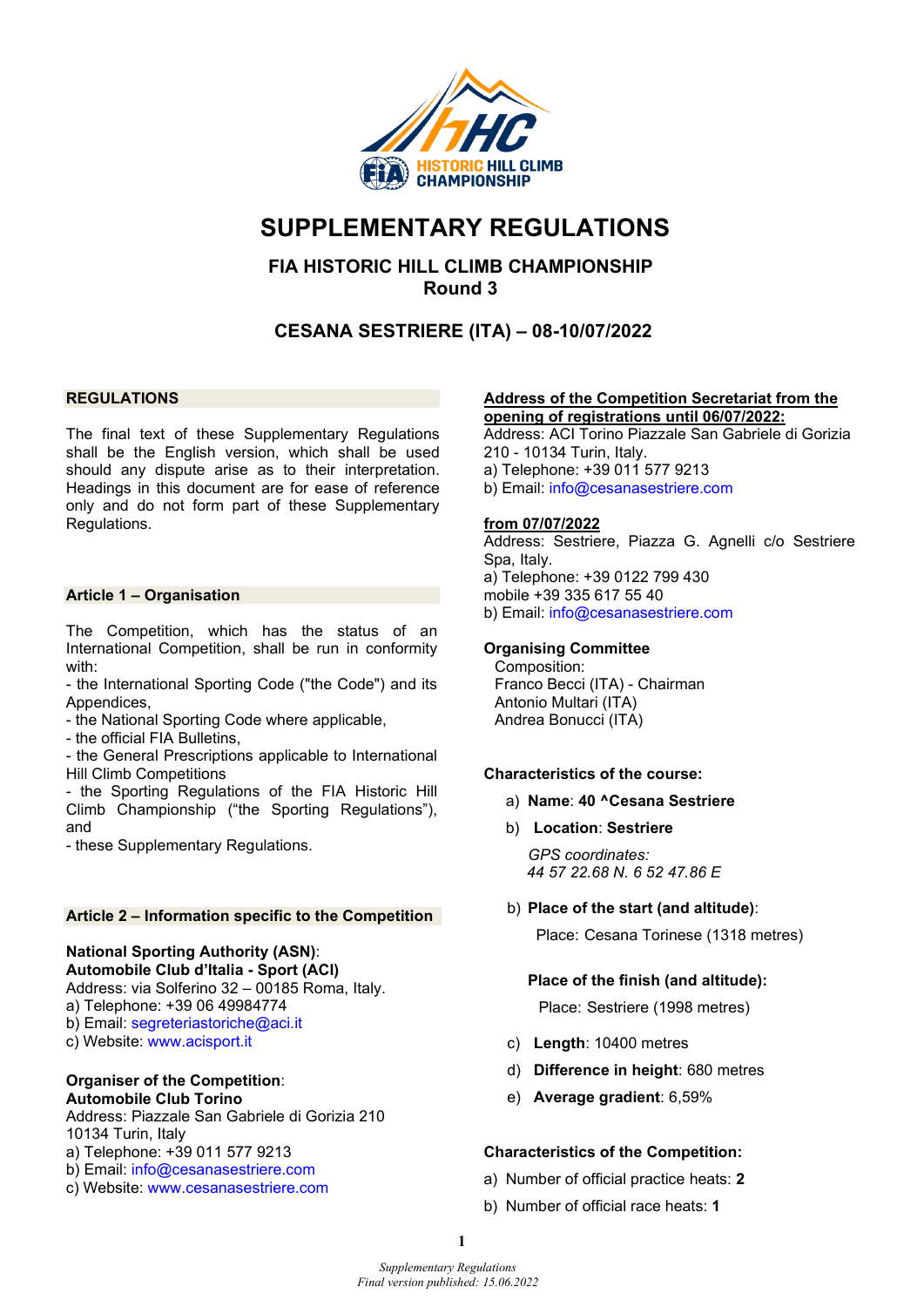

c) Any Driver must mandatorily complete at least one practice heat in order to be allowed to start the race. Special cases shall be submitted to the stewards.

d) Driver classifications shall be established according to the time set by each Driver's during his race heat.

#### **Licence requirements:**

**Drivers: Car driving licence and Grade D International** Licence (ITD-R) or Grade C International Licence  $(ITC-R)$ . Competitors: International.

National/International Licence Equivalence: The Organising ASN's National Licence has the same value as an International Licence for the Competition counting towards the FIA Championship only. The following entry conditions must be respected:

The Driver has proven experience with the car entered (minimum of 3 previous participations with the same car during the last 24 months).

| Entries:                   |                             |
|----------------------------|-----------------------------|
| Opening of entries:        | 01/06/2022                  |
| <b>Entry closing date:</b> | 29/06/2022<br>(time: 24.00) |

## **Entry fee**:

- with the Organiser's optional advertising €260 + VAT 22% - without the Organiser's optional advertising €520 + VAT 22%

#### **Payment methods:**

See the entry form provided by the Organiser.

#### **Maximum number of participants admitted [Event]: 250**

#### **Registration procedure and entry form**

The entry form may be obtained directly from the Organiser or from the Organiser's website.

In order to be taken into consideration, the entry form, duly dated and signed by the Driver and the Competitor, must be sent to the Organiser before the closing date.

#### **Rejections, Withdrawals:**

In the event that an entry is rejected or the Competition is cancelled, the entry fees shall be reimbursed in full.

In case of withdrawal for reasons of Force Majeure<br>(no-show for administrative checking and administrative checking and scrutineering) after the publication of the entry list, 50% of the base entry fees shall be reimbursed to the Competitor(s), subject to receipt of a written request.

#### **Programme and Timetable of the Competition:**

*The full and detailed programme shall be announced by the Organiser in a bulletin.* 

| $\bullet$ 07/07/2022 |                                                                                                                                |
|----------------------|--------------------------------------------------------------------------------------------------------------------------------|
| 12.00                | Drivers' Briefing (digital format)<br>published on the online notice<br>board and sent by the Organisers<br>to the Competitors |

| Stewards' 1st meeting   |
|-------------------------|
| (Location: Competition  |
| Secretariat)            |
| Administrative checking |
| Scrutineering           |
|                         |

| 09/07/2022           |                              |
|----------------------|------------------------------|
| $08:00 - 09:00$      | Administrative checking      |
| $08:00 - 09:30$      | Scrutineering                |
| 13.00                | Official practice -1st heat  |
| after the end of the | Official practice – 2nd heat |
| 1st heat             |                              |

| 10/07/2022            |                                                                                               |
|-----------------------|-----------------------------------------------------------------------------------------------|
| 11:00                 | Race heat                                                                                     |
| <b>90</b> min<br>heat | (approx.)   Podium ceremony<br>after the last race   (Location : Sestriere p.za<br>G.Agnelli) |

## **Administrative checking:**

Location: Competition Secretariat, Sestriere c/o Sestriere Spa - Piazza G. Agnelli

#### **Scrutineering:**

Location: Sestriere Piazza G. Agnelli. Cesana Torinese Area Paddock

## **Additional checks (weighing etc.):**

Location: Sestriere Piazza G. Agnelli.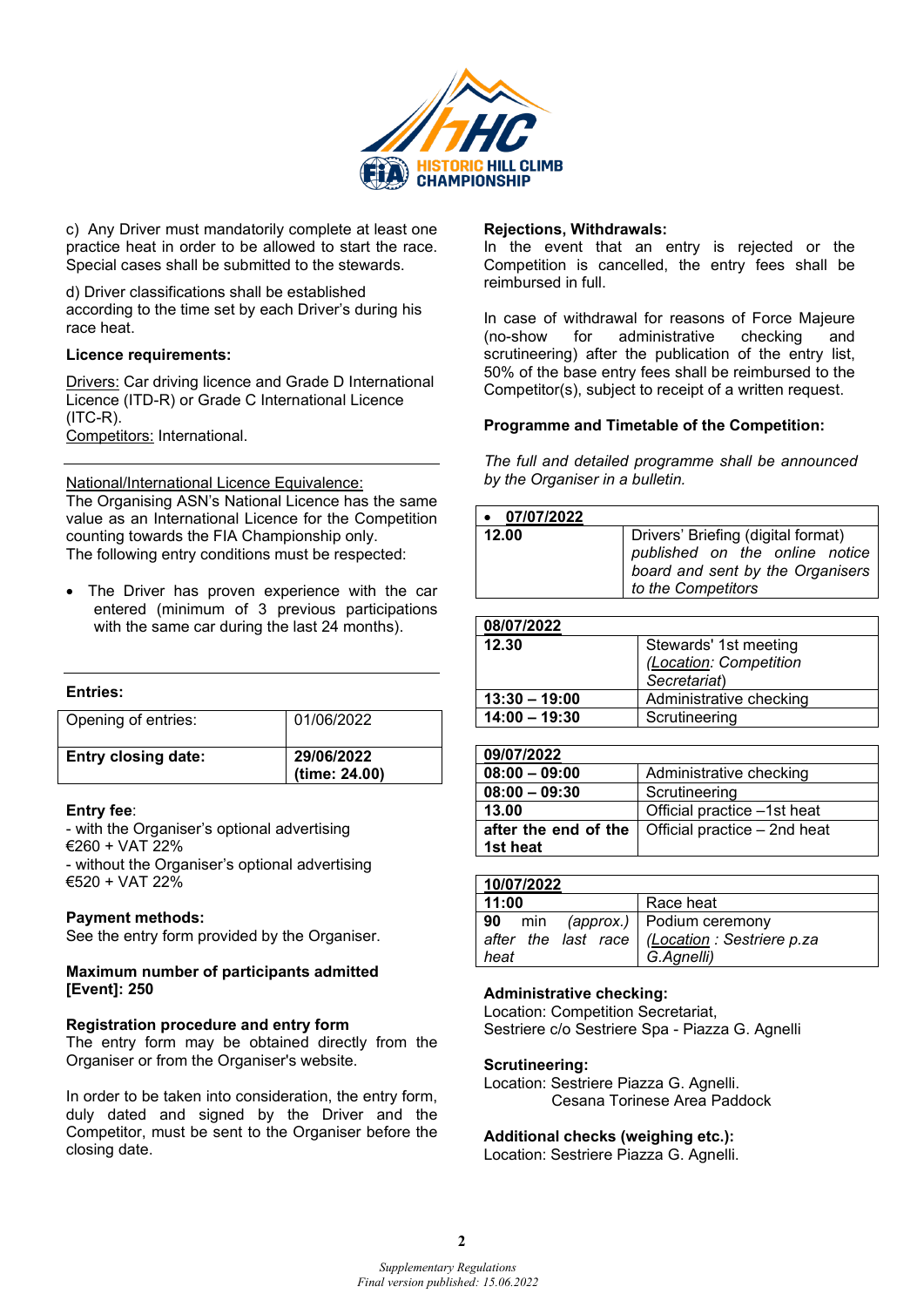

**Parc Fermé:** Sestriere Piazza G. Agnelli.

## **Official notice board:**

Location During practice and race heats: Sestriere Piazza G. Agnelli. During the protest period: Sestriere Piazza G. Agnelli. and in the Parc Fermé.

#### **Article 3 – Eligible cars – Groups and Categories**

The Competition is open to vehicles holding a FIA Historic Technical Passport and complying with the FIA's Appendix K for the following categories and classes:

## **3.1 Category 1**

Periods: C, D, E, F, G 1, GR

| <b>Category 1</b><br>(SAL 1-4, OT 1-4, T 1-15, GT 1-17, TC 1-15,<br>GTS 1-17) |                          |
|-------------------------------------------------------------------------------|--------------------------|
| <b>Class</b>                                                                  |                          |
| A <sub>1</sub>                                                                | up to $850 \text{cm}^3$  |
| A <sub>2</sub>                                                                | up to $1150 \text{cm}^3$ |
| A <sub>3</sub>                                                                | up to $1300 \text{cm}^3$ |
| A <sub>4</sub>                                                                | up to $1600 \text{cm}^3$ |
| A <sub>5</sub>                                                                | up to $2000 \text{cm}^3$ |
| A6                                                                            | over 2000cm <sup>3</sup> |

## **Category 1**

| (TSRC 1-18, OS 1-8, GTP E-G1, HST 1-5,<br>HS 2-6 2 places) |                          |
|------------------------------------------------------------|--------------------------|
| <b>Class</b>                                               |                          |
| <b>A7</b>                                                  | up to $1300 \text{cm}^3$ |
| A <sub>8</sub>                                             | up to $1600 \text{cm}^3$ |
| A9                                                         | up to $2000 \text{cm}^3$ |
| A <sub>10</sub>                                            | over $2000 \text{ cm}^3$ |

#### **3.2 Category 2**

Periods: G2, H1, HR

| <b>Category 2</b><br>(T 16-25, TC 16-25, GT 18-27, GTS 18-27) |                          |
|---------------------------------------------------------------|--------------------------|
| <b>Class</b>                                                  |                          |
| <b>B1</b>                                                     | up to $850 \text{cm}^3$  |
| <b>B2</b>                                                     | up to $1150 \text{cm}^3$ |
| <b>B3</b>                                                     | up to $1300 \text{cm}^3$ |
| <b>B4</b>                                                     | up to $1600 \text{cm}^3$ |
| <b>B5</b>                                                     | up to $2000 \text{cm}^3$ |
| Β6                                                            | over $2000 \text{cm}^3$  |
|                                                               |                          |

|--|

|                | (TSRC, HST 1-5, S2/1)    |  |
|----------------|--------------------------|--|
| <b>Class</b>   |                          |  |
| <b>B7</b>      | up to $1300 \text{cm}^3$ |  |
| B <sub>8</sub> | up to $1600 \text{cm}^3$ |  |
| Β9             | over 1600cm <sup>3</sup> |  |

#### **3.3 Category 3**

Periods: H2, I, IR

| <b>Category 3</b> |                                          |  |
|-------------------|------------------------------------------|--|
|                   | (T 26-35, TC 26-35, GT 28-37, GTS 28-37) |  |
| <b>Class</b>      |                                          |  |
| C <sub>1</sub>    | up to $1300 \text{cm}^3$                 |  |
| C <sub>2</sub>    | up to $2000 \text{cm}^3$                 |  |
| C <sub>3</sub>    | over $2000 \text{cm}^3$                  |  |
|                   |                                          |  |

|              | <b>Category 3</b>                  |  |
|--------------|------------------------------------|--|
|              | (TSRC, HST 1-5, S2/2)              |  |
| <b>Class</b> |                                    |  |
| C4           | up to 2000 $cm^3$                  |  |
| C5           | over $2000 \overline{\text{cm}^3}$ |  |

#### **3.4 Category 4**

Periods: J1, J2, JR

Competitors competing in Category 4 must comply with the FIA Regulations in Appendix XI to Appendix K.

Group B cars regulated out by the FIA (see Article 7.4.1 of Appendix K) are not accepted.

| <b>Category 4</b><br>(T, CT, GT, GTS<br>$-$ from 01.01.1982 to 31.12.1985) |                          |
|----------------------------------------------------------------------------|--------------------------|
| <b>Class</b>                                                               |                          |
| D <sub>1</sub>                                                             | up to $1600 \text{cm}^3$ |
| D <sub>2</sub>                                                             | up to $2000 \text{cm}^3$ |
| D <sub>3</sub>                                                             | over 2000cm <sup>3</sup> |
|                                                                            |                          |

| <b>Category 4</b>                  |                          |  |
|------------------------------------|--------------------------|--|
| (T, CT, GT, GTS                    |                          |  |
| $-$ from 01.01.1986 to 31.12.1990) |                          |  |
| <b>Class</b>                       |                          |  |
| D <sub>4</sub>                     | up to $1600 \text{cm}^3$ |  |
| D <sub>5</sub>                     | up to $2000 \text{cm}^3$ |  |
| D <sub>6</sub>                     | over 2000cm <sup>3</sup> |  |
|                                    |                          |  |

#### **Category 4** (TSRC, Group C, S2/3, GC 1a, GC 1b, GC 2a, GC 2b, SN/2500, SN/3000) **Class**  $\frac{D7}{D8}$  up to 2000cm<sup>3</sup> **D8** over 2000cm<sup>3</sup><br>**D9** SN up to 2500 SN up to 2500cm<sup>3</sup> **D10**  $\vert$  SN up to 3000cm<sup>3</sup>

**3**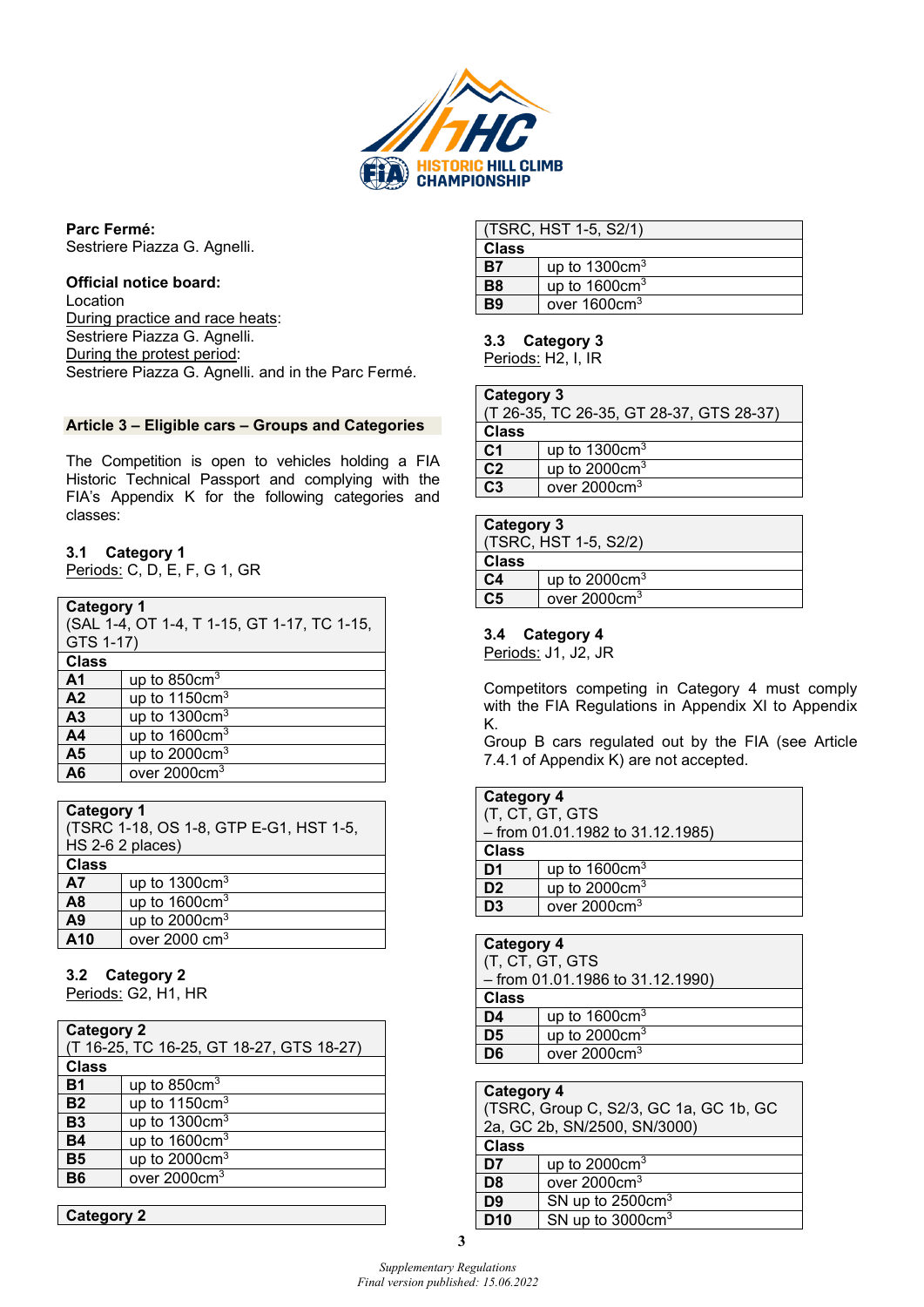

# **3.5 Category 5 – Single Seaters**

| <u>Periods:</u> C, D, E, F, GR, HR, IR, JR |  |  |  |  |
|--------------------------------------------|--|--|--|--|
|                                            |  |  |  |  |

| <b>Category 5</b> |           |                          |  |
|-------------------|-----------|--------------------------|--|
| <b>Class</b>      |           |                          |  |
| E1                | 1919-1953 | no capacity limitation   |  |
| E2                | 1954-1982 | up to $1600 \text{cm}^3$ |  |
| E <sub>3</sub>    | 1954-1982 | up to $2000 \text{cm}^3$ |  |
| E4                | 1983-1990 | up to $1600 \text{cm}^3$ |  |
| E5                | 1983-1990 | up to $2000 \text{cm}^3$ |  |

## **Article 4 – Obligations of Participants**

#### **Competition numbers:**

The Organiser shall provide each participant with at least two sets of Competition numbers.

A set of Competition numbers must be clearly displayed on both sides of the car throughout the Competition.

An additional set of Competition numbers (maximum height 15 cm) must be placed on the right side of the windscreen (or, if the car has no windscreen, on a forward-facing part of the car) and on the left side of the rear window.

Vehicles without their correct Competition numbers shall not be allowed to take the start.

## **Advertising:**

The Organiser has made the following advertising arrangements:

- Logo of the "Championship": *positioning according to the Appendix to the Sporting Regulations*

- Other: *to be announced by the Organiser by bulletin.*

#### **Article 5 – Main officials**

- **A) Clerk of the course:**  Fabrizio BERNETTI (ITA) Mobile phone: +39 335 687 26 02 Email: [bernettifabrizio@libero.it](mailto:bernettifabrizio@libero.it)
- **B) Assistant clerk(s) of the course:**  Alessandro BATTAGLIA (ITA)
- **C) Panel of stewards:**  Dusan KOBLISEK (SVK) Viktor LEVEC (SVN) Paolo BET (ITA)
- **D) FIA observer:** Kevin FERNER (DEU)

**E) ASN observer:**

*To Be Announced by the organiser by bulletin*

- **F) FIA eligibility delegate:** Giuseppe MARTORANA (ITA)
- **G) Chief scrutineer:**  Giuseppe MARTORANA (ITA)
- **H) Scrutineers:**

Giorgio BRUNELLI (ITA) Andrea LAITI (ITA) Mauro SCALISE (ITA) Anja HERRMANN PRATURLON (ITA)

- **I) Medical officers:**  Claudio PROTETTÌ (ITA) – Chief medical officer 2nd medical officer: *to be announced by bulletin*
- **J) Chief timekeeper:** Federico BARTOLINI (ITA)
	- *Company: FICR Torino*
- **K) ASN safety delegate:**  Franco MOLINARO (ITA)

**Organiser's safety delegate:**  Franco BECCI (ITA)

- **L) Secretary of the Competition:**  Danilo MEAZZINI (ITA)
- **M) Stewards' secretary:** Tiziana BARTOLUCCI (ITA)
- **N) Competitor relations officer(s):**  Francesco BIGATTO (ITA) Email: [franzbigatto@yahoo.it](mailto:franzbigatto@yahoo.it)  Mobile phone: +39 347 4670482 Paolo QUARANTA (ITA) - Italian comp. Email: [pq.paoloquaranta@gmail.com](mailto:pq.paoloquaranta@gmail.com)  Mobile phone: +39 388 6404040
- **O) Service park supervisor(s):**  Antonio MULTARI (ITA) Email: [multari.a@alice.it](mailto:multari.a@alice.it)

2nd Park Supervisor: *to be appointed by bulletin*

#### **Article 6 – Insurance**

In accordance with legal requirements, the Organiser has taken out one or more insurance policies against the following risks:

Third Party Insurance in the amount of €25.000.000,00 for the event.